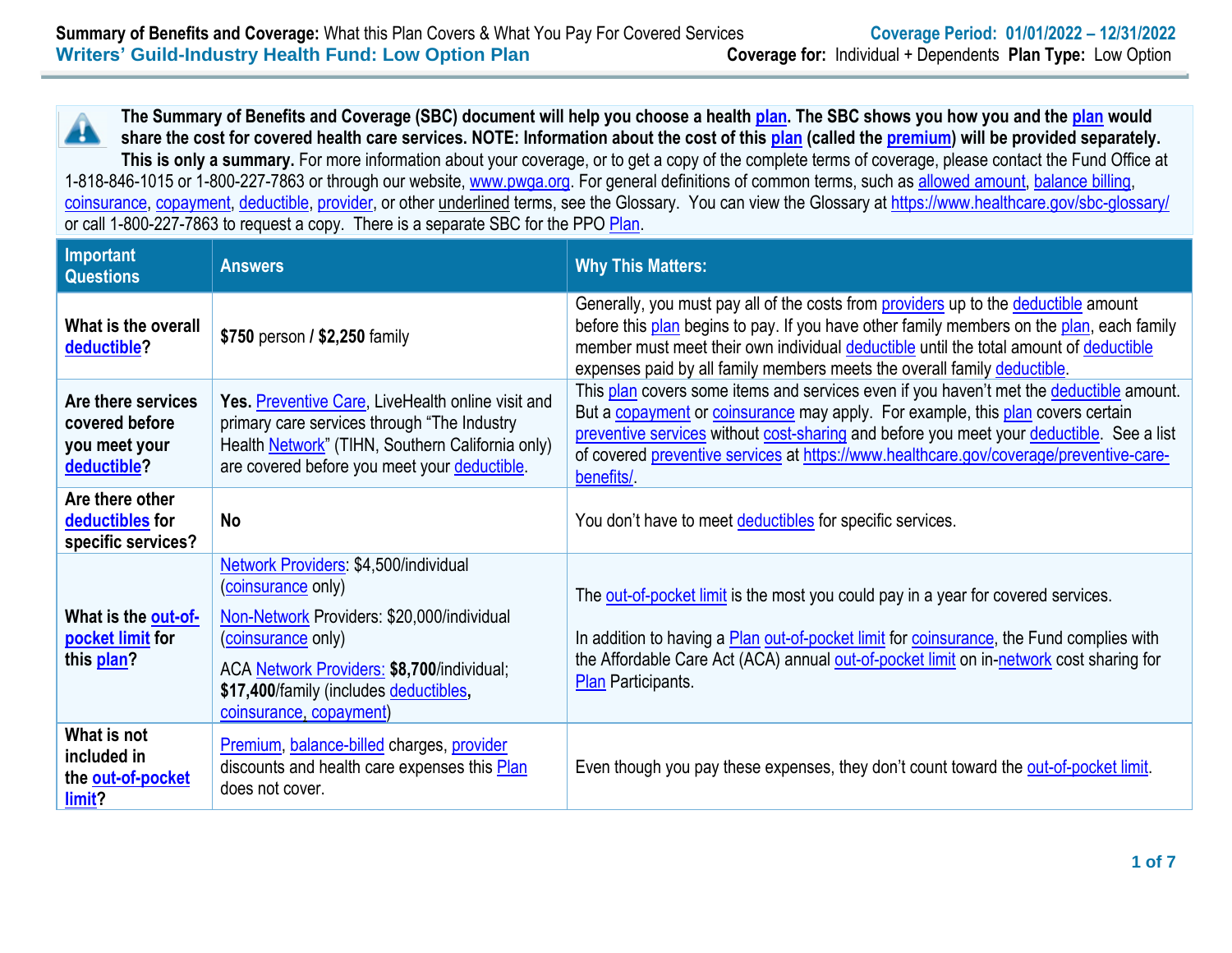| Important<br><b>Questions</b>                          | <b>Answers</b>                                                                                                                                                       | <b>Why This Matters:</b>                                                                                                                                                                                                                                                                                                                                                                                                                                                            |
|--------------------------------------------------------|----------------------------------------------------------------------------------------------------------------------------------------------------------------------|-------------------------------------------------------------------------------------------------------------------------------------------------------------------------------------------------------------------------------------------------------------------------------------------------------------------------------------------------------------------------------------------------------------------------------------------------------------------------------------|
| Will you pay less if<br>you use a network<br>provider? | Yes. For The Industry Health Network (TIHN,<br>Southern California only), call 1-800-876-8320.<br>For the Blue Cross/Blue Card network at 1-800-<br>810-BLUE (2583). | This plan uses a provider network. You will pay less if you use a provider in the plan's<br>network. You will pay the most if you use an out-of-network provider, and you might<br>receive a bill from a provider for the difference between the provider's charge and what<br>your plan pays (balance billing). Be aware your network provider might use an out-of-<br>network provider for some services (such as lab work). Check with your provider before<br>you get services. |
| Do you need a<br>referral to see a<br>specialist?      | Yes. If you obtain services through TIHN (in<br>Southern California only), you need a referral<br>when seeing a specialist                                           | This plan will pay some or all of the costs to see a specialist for covered services but only<br>if you have a referral before you see the specialist.                                                                                                                                                                                                                                                                                                                              |

**A** 

All **[copayment](https://www.healthcare.gov/sbc-glossary/#copayment)** and **[coinsurance](https://www.healthcare.gov/sbc-glossary/#coinsurance)** costs shown in this chart are after your **[deductible](https://www.healthcare.gov/sbc-glossary/#deductible)** has been met, if a **[deductible](https://www.healthcare.gov/sbc-glossary/#deductible)** applies.

| <b>Common</b>                       |                                                     | <b>What You Will Pay</b>                                                                                                                                   |                    | Limitations, Exceptions, & Other Important                                                                                                                     |
|-------------------------------------|-----------------------------------------------------|------------------------------------------------------------------------------------------------------------------------------------------------------------|--------------------|----------------------------------------------------------------------------------------------------------------------------------------------------------------|
| <b>Medical Event</b>                | <b>Services You May Need</b>                        | <b>Network Provider</b><br><b>Out-of-Network Provider</b><br>(You will pay the most)<br>(You will pay the least)                                           |                    | <b>Information</b>                                                                                                                                             |
| If you visit a health               | Primary care visit to treat an<br>injury or illness | 30% coinsurance (\$10<br>copay/visit through TIHN,<br>deductible does not apply).<br>LiveHealth online: \$20<br>copay/visit, deductible does<br>not apply. | 40% coinsurance    | Copay for LiveHealth online visit will be waived<br>if the online doctor refers the patient to the<br>emergency room.                                          |
| care provider's office<br>or clinic | <b>Specialist</b> visit                             | 30% coinsurance (\$10<br>copay/visit through TIHN,<br>deductible does not apply)                                                                           | 40% coinsurance    | None                                                                                                                                                           |
|                                     | Preventive care/screening/<br>immunization          | No charge                                                                                                                                                  | <b>Not Covered</b> | You may have to pay for services that aren't<br>preventive. Ask your provider if the services<br>needed are preventive, then check what your<br>plan will pay. |
|                                     | Diagnostic test (x-ray, blood<br>work)              | 30% coinsurance (0%<br>coinsurance through TIHN)                                                                                                           | 40% coinsurance    |                                                                                                                                                                |
| If you have a test                  | Imaging (CT/PET scans,<br>MRI <sub>s</sub> )        | 30% coinsurance (0%<br>coinsurance through TIHN)                                                                                                           | 40% coinsurance    | None                                                                                                                                                           |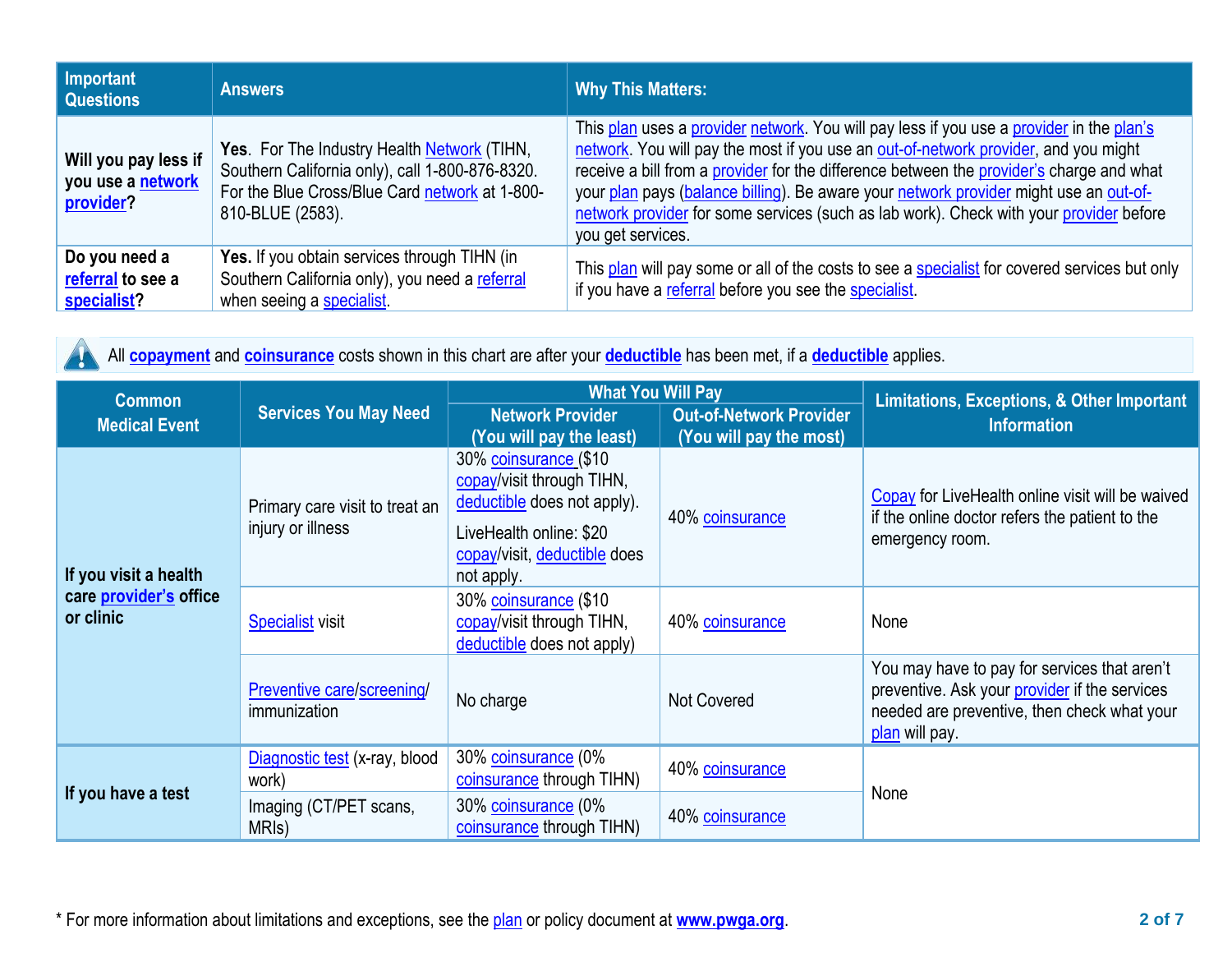| <b>Common</b>                                                                        |                                                   | <b>What You Will Pay</b>                                                      |                                              | <b>Limitations, Exceptions, &amp; Other Important</b><br><b>Information</b>                                                                                                                                                                                                                 |  |
|--------------------------------------------------------------------------------------|---------------------------------------------------|-------------------------------------------------------------------------------|----------------------------------------------|---------------------------------------------------------------------------------------------------------------------------------------------------------------------------------------------------------------------------------------------------------------------------------------------|--|
| <b>Medical Event</b>                                                                 | <b>Services You May Need</b>                      | <b>Network Provider</b>                                                       | <b>Out-of-Network Provider</b>               |                                                                                                                                                                                                                                                                                             |  |
|                                                                                      |                                                   | (You will pay the least)                                                      | (You will pay the most)                      |                                                                                                                                                                                                                                                                                             |  |
|                                                                                      | Generic drugs                                     | <b>Not Covered</b>                                                            | <b>Not Covered</b>                           | You must pay 100% of this service, even in-<br>network                                                                                                                                                                                                                                      |  |
| If you need drugs to<br>treat your illness or<br>condition<br>More information about | Preferred brand drugs                             | Not Covered<br><b>Not Covered</b>                                             |                                              | Certain ACA preventive care drugs (as<br>required under health reform) may be covered<br>with no cost sharing under the medical plan.                                                                                                                                                       |  |
| prescription drug<br>coverage is available at                                        | Non-preferred brand drugs                         | <b>Not Covered</b>                                                            | Not Covered                                  | You must pay 100% of this service, even in-<br>network.                                                                                                                                                                                                                                     |  |
| www.pwga.org                                                                         | <b>Specialty drugs</b>                            | <b>Not Covered</b>                                                            | <b>Not Covered</b>                           | You must pay 100% of this service, even in-<br>network                                                                                                                                                                                                                                      |  |
| If you have outpatient                                                               | Facility fee (e.g.,<br>ambulatory surgery center) | 30% coinsurance (0%<br>coinsurance through TIHN)                              | 40% coinsurance                              | . * Out-of-Network and Out-of-Area ambulatory<br>surgery centers are limited to maximum<br>payment of \$1,500.<br>• Some surgery services may require<br>preauthorization review                                                                                                            |  |
| surgery                                                                              | Physician/surgeon fees                            | 30% coinsurance (No<br>charge after \$100<br>copay/procedure through<br>TIHN) | 40% coinsurance                              | • Some surgery services may require<br>preauthorization review.<br>• Assistant surgeon fees are payable at 20%<br>coinsurance of the surgeon's contracted or<br>Allowed Charge.                                                                                                             |  |
| If you need immediate<br>medical attention                                           | <b>Emergency room care</b>                        | 30% coinsurance after \$50<br>ER copay/visit                                  | 40% coinsurance after \$50<br>ER copay/visit | Copay is waived if admitted; hospital<br>$\bullet$<br>admission copay applies<br>Non-Network emergency room services<br>may qualify for in-network coinsurance if<br>the condition meets the definition of<br>emergency care<br>Professional/physician charges may be<br>billed separately. |  |
|                                                                                      | <b>Emergency medical</b><br>transportation        | Ground, Air or Sea: 30%<br>coinsurance                                        | Ground, Air or Sea: 40%<br>coinsurance       | Air or Sea ambulance is subject to medical<br>necessity review and covered if the transport is<br>to the nearest equipped facility.                                                                                                                                                         |  |
|                                                                                      | <b>Urgent care</b>                                | 30% coinsurance                                                               | 40% coinsurance                              | None                                                                                                                                                                                                                                                                                        |  |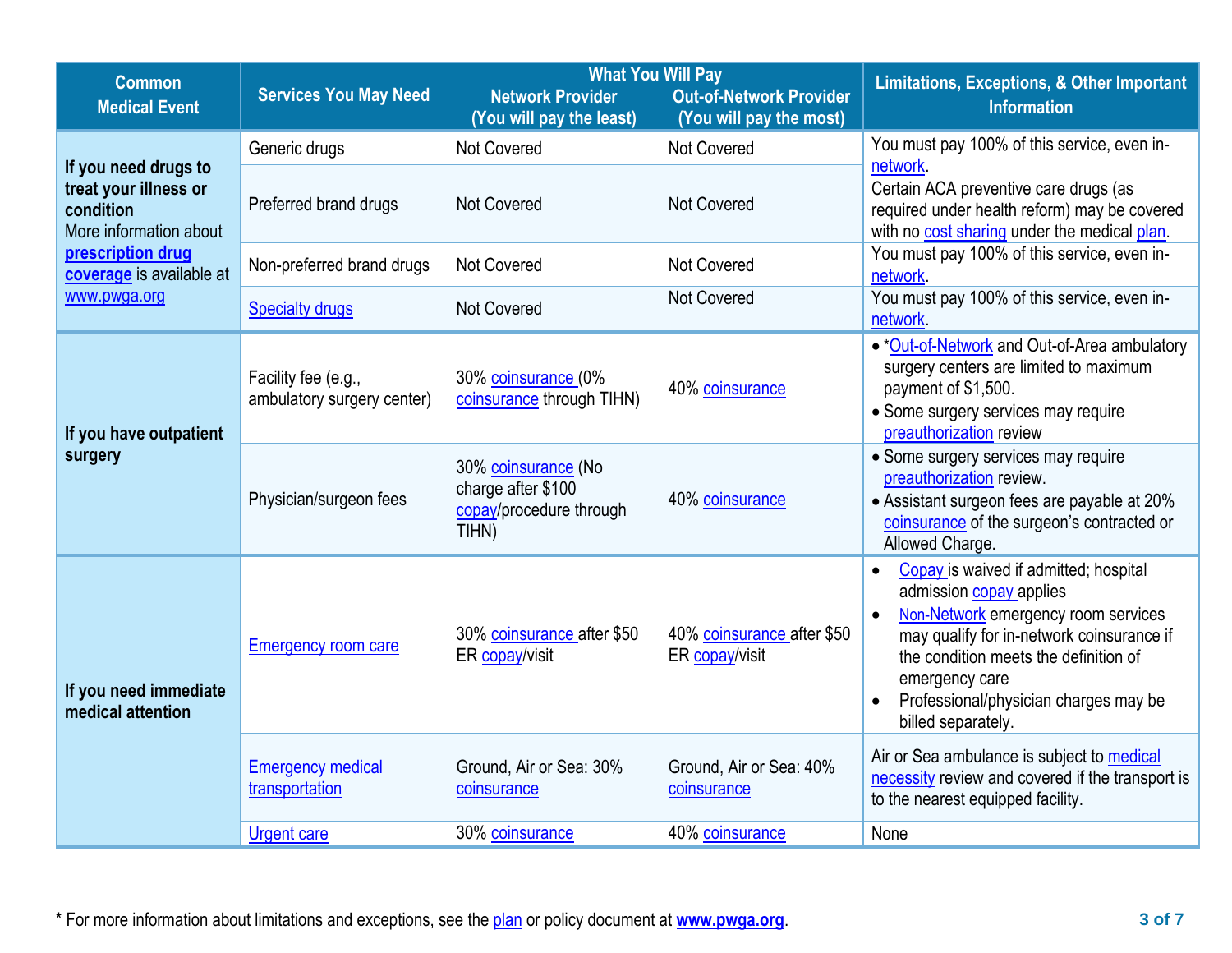| <b>Common</b>                                                                          |                                              | <b>What You Will Pay</b>                                                                                                                    |                                                                                                                                                                         | <b>Limitations, Exceptions, &amp; Other Important</b>                                                                                                                                                                  |  |
|----------------------------------------------------------------------------------------|----------------------------------------------|---------------------------------------------------------------------------------------------------------------------------------------------|-------------------------------------------------------------------------------------------------------------------------------------------------------------------------|------------------------------------------------------------------------------------------------------------------------------------------------------------------------------------------------------------------------|--|
| <b>Medical Event</b>                                                                   | <b>Services You May Need</b>                 | <b>Network Provider</b><br>(You will pay the least)                                                                                         | <b>Out-of-Network Provider</b><br>(You will pay the most)                                                                                                               | <b>Information</b>                                                                                                                                                                                                     |  |
| If you have a hospital                                                                 | Facility fee (e.g., hospital<br>room)        | 30% coinsurance after \$100<br>copay/admission (No charge<br>after \$100 copay/admission<br>through TIHN)                                   | 40% coinsurance after<br>\$100 copay/admission                                                                                                                          | Requires preauthorization review. Private<br>room payable only if medically necessary or<br>the hospital only has private rooms (payable at<br>semi-private room rate).                                                |  |
| stay                                                                                   | Physician/surgeon fees                       | 30% coinsurance (No<br>charge after \$100<br>copay/admission through<br>TIHN)                                                               | 40% coinsurance                                                                                                                                                         | \$100 copay applies to surgeon fees through<br>TIHN.                                                                                                                                                                   |  |
| If you need mental<br>health, behavioral<br>health, or substance                       | Outpatient services                          | Office visits and other<br>outpatient services: 30%<br>coinsurance<br>LiveHealth online: \$10<br>copay/visit, deductible does<br>not apply. | Office visits and other<br>outpatient services: 40%<br>coinsurance                                                                                                      | Facility requires <b>preauthorization</b> review<br>(includes Intensive Outpatient Programs and<br>Partial Hospitalization).                                                                                           |  |
| abuse services<br>30% coinsurance after \$100<br>Inpatient services<br>copay/admission |                                              | 40% coinsurance after<br>\$100 copay/admission                                                                                              | Requires preauthorization review. Private<br>room payable only if medically necessary or<br>the hospital only has private rooms (payable at<br>semi-private room rate). |                                                                                                                                                                                                                        |  |
|                                                                                        | Office visits                                | Prenatal care: No charge<br>Office visits: 30%<br>coinsurance                                                                               | 40% coinsurance                                                                                                                                                         | • Prenatal care (other than ACA-required<br>preventive screenings) is not covered for<br>dependent children<br>• Maternity care may include tests and<br>services described elsewhere in the SBC<br>(i.e., ultrasound) |  |
| If you are pregnant                                                                    | Childbirth/delivery<br>professional services | 30% coinsurance (No<br>charge after \$100 copay<br>through TIHN)                                                                            | 40% coinsurance                                                                                                                                                         | • Delivery expenses are not covered for<br>dependent children<br>• Preauthorization is required if hospital stay is                                                                                                    |  |
|                                                                                        | Childbirth/delivery facility<br>services     | 30% coinsurance after \$100<br>copay/admission (No charge<br>after \$100 copay/admission<br>through TIHN)                                   | 40% coinsurance after<br>\$100 copay/admission                                                                                                                          | longer than 48 hours for vaginal delivery or<br>96 hours for C-section<br>• Private room payable only if medically<br>necessary or the hospital only has private<br>rooms (payable at semi-private room rate)          |  |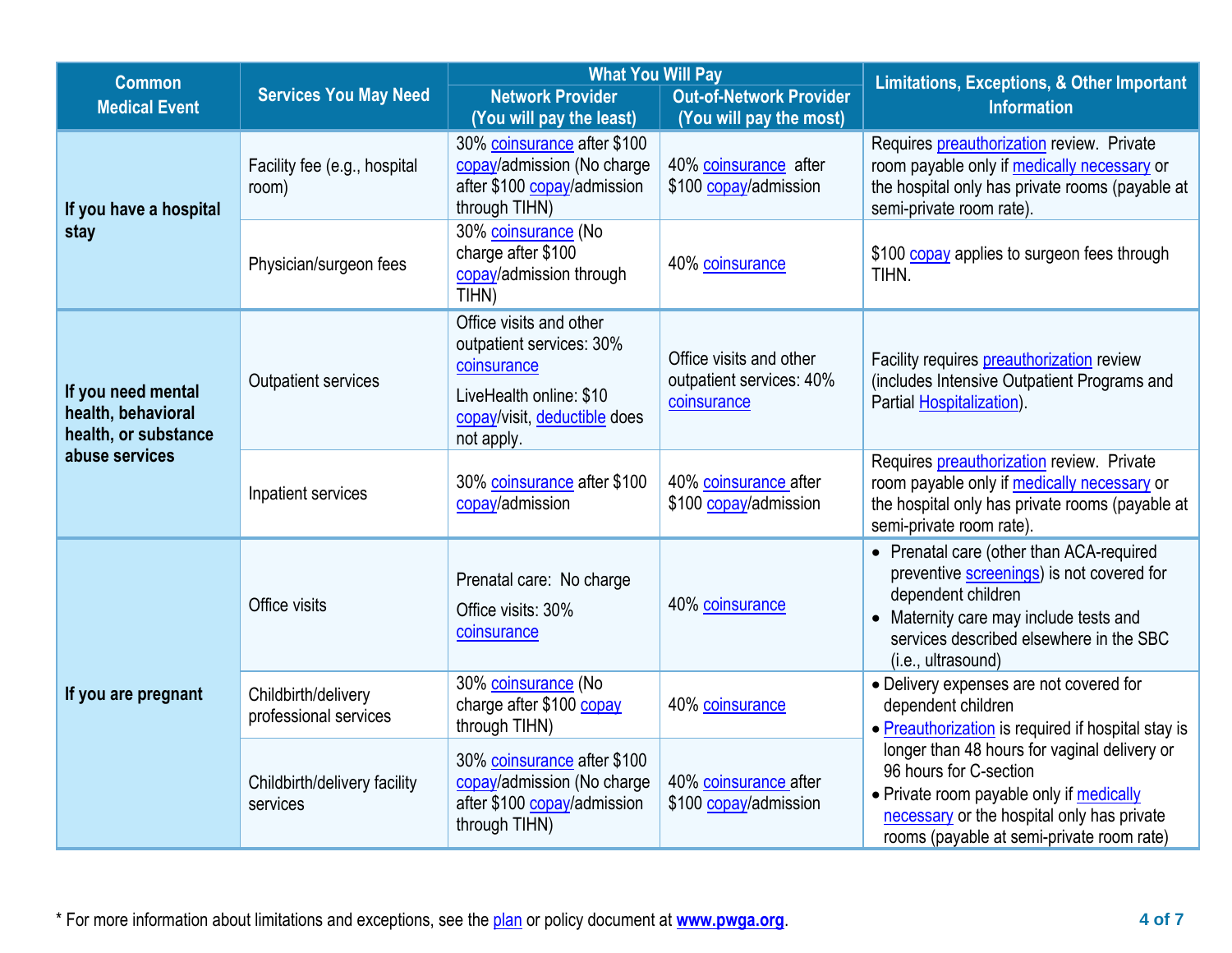| <b>Common</b>                             |                                | <b>What You Will Pay</b>                                                                                                                                  |                                                                                                | <b>Limitations, Exceptions, &amp; Other Important</b>                                                                                                                                              |  |  |
|-------------------------------------------|--------------------------------|-----------------------------------------------------------------------------------------------------------------------------------------------------------|------------------------------------------------------------------------------------------------|----------------------------------------------------------------------------------------------------------------------------------------------------------------------------------------------------|--|--|
| <b>Medical Event</b>                      | <b>Services You May Need</b>   | <b>Network Provider</b><br>(You will pay the least)                                                                                                       | <b>Out-of-Network Provider</b><br>(You will pay the most)                                      | <b>Information</b>                                                                                                                                                                                 |  |  |
|                                           | Home health care               | 30% coinsurance                                                                                                                                           | 40% coinsurance                                                                                | Requires <b>preauthorization</b> review to avoid<br>services not being covered.                                                                                                                    |  |  |
| If you need help<br>recovering or have    | <b>Rehabilitation services</b> | Inpatient: 30% coinsurance<br>after \$100 copay/admission<br>(No charge after \$100<br>copay/admission through<br>TIHN)<br>Outpatient: 30%<br>coinsurance | Inpatient: 40% coinsurance<br>after \$100<br>copay/admission<br>Outpatient: 40%<br>coinsurance | Requires <b>preauthorization</b> review to avoid<br>services not being covered.                                                                                                                    |  |  |
| other special health<br>needs             | <b>Habilitation services</b>   | 30% coinsurance                                                                                                                                           | 40% coinsurance                                                                                | Some services may require<br>$\bullet$<br>preauthorization review<br>Outpatient physical therapy and<br>$\bullet$<br>occupational therapy are limited to<br>maximum allowable charge of \$90/visit |  |  |
|                                           | <b>Skilled nursing care</b>    | 30% coinsurance after \$100<br>copay/admission                                                                                                            | 40% coinsurance after \$100<br>copay/admission                                                 | Requires preauthorization review to avoid<br>services not being covered.                                                                                                                           |  |  |
|                                           | Durable medical equipment      | 30% coinsurance                                                                                                                                           | 40% coinsurance                                                                                | Subject to <b>medical necessity</b> review.                                                                                                                                                        |  |  |
|                                           | <b>Hospice services</b>        | 30% coinsurance                                                                                                                                           | 40% coinsurance                                                                                | Requires <b>preauthorization</b> review to avoid<br>services not being covered.                                                                                                                    |  |  |
|                                           | Children's eye exam            | Not covered                                                                                                                                               | Not covered                                                                                    | You must pay 100% of this service, even in-<br>network.                                                                                                                                            |  |  |
| If your child needs<br>dental or eye care | Children's glasses             | Not covered                                                                                                                                               | Not covered                                                                                    | You must pay 100% of this service, even in-<br>network.                                                                                                                                            |  |  |
|                                           | Children's dental check-up     | Not covered                                                                                                                                               | Not covered                                                                                    | You must pay 100% of this service, even in-<br>network.                                                                                                                                            |  |  |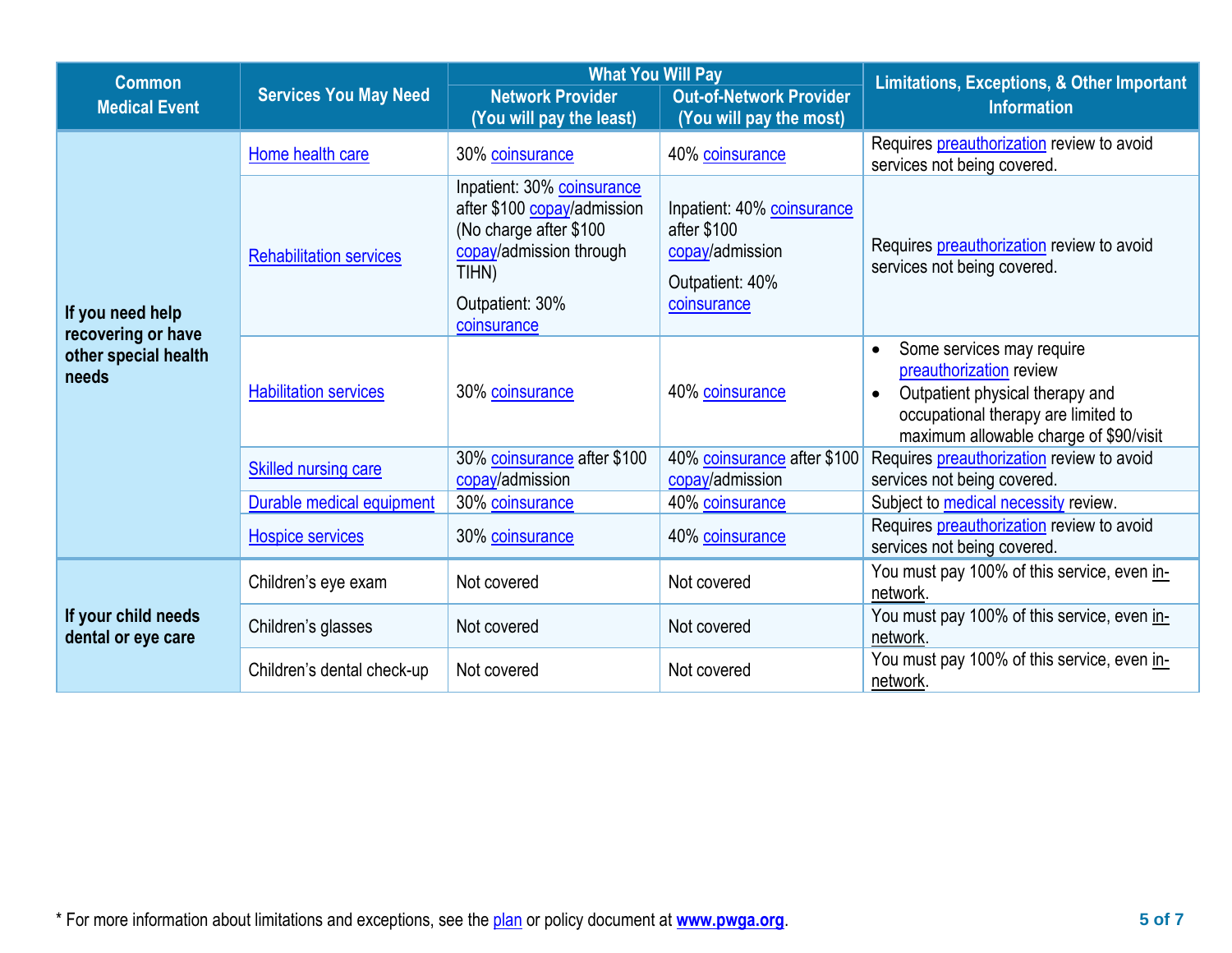**Excluded Services & Other Covered Services:**

|                                                                                              | Services Your Plan Generally Does NOT Cover (Check your policy or plan document for more information and a list of any other excluded services.) |                                                                                                                         |
|----------------------------------------------------------------------------------------------|--------------------------------------------------------------------------------------------------------------------------------------------------|-------------------------------------------------------------------------------------------------------------------------|
| Cosmetic surgery<br>Dental care (adult, child)<br>Experimental or Investigational procedures | Infertility treatment (adult) under a separate<br>fertility plan<br>Long-term care<br><b>Pharmacy Drugs</b>                                      | Private duty nursing<br>Routine eye care (adult, child)<br>Wellness                                                     |
|                                                                                              | Other Covered Services (Limitations may apply to these services. This isn't a complete list. Please see your plan document.)                     |                                                                                                                         |
| Acupuncture (for chronic pain up to \$60/visit)<br>Chiropractic Care (up to \$60/visit)      | Hearing Aids (up to \$1,000 maximum/device)<br>$\bullet$<br>Non-emergency care when traveling outside<br>the U.S.                                | Routine foot care (for vascular impairment<br>due to diabetes)<br>Weight loss Programs (including bariatric<br>surgery) |

Your Rights to Continue Coverage: There are agencies that can help if you want to continue your coverage after it ends. The contact information for those agencies is: U.S. Department of Labor, Employee Benefits Security Administration at 1-866-444-3272 or [www.dol.gov/ebsa,](http://www.dol.gov/ebsa) or the U.S. Department of Health and Human Services at 1-877-267-2323 x61565 or [www.cciio.cms.gov.](http://www.cciio.cms.gov/) Other coverage options may be available to you too, including buying individual insurance coverage through the [Health Insurance](https://www.healthcare.gov/sbc-glossary/#health-insurance) [Marketplace.](https://www.healthcare.gov/sbc-glossary/#marketplace) For more information about the [Marketplace,](https://www.healthcare.gov/sbc-glossary/#marketplace) visit [www.HealthCare.gov](http://www.healthcare.gov/) or call 1-800-318-2596.

Your Grievance and Appeals Rights: There are agencies that can help if you have a complaint against your [plan](https://www.healthcare.gov/sbc-glossary/#plan) for a denial of a [claim.](https://www.healthcare.gov/sbc-glossary/#claim) This complaint is called a [grievance](https://www.healthcare.gov/sbc-glossary/#grievance) or [appeal.](https://www.healthcare.gov/sbc-glossary/#appeal) For more information about your rights, look at the explanation of benefits you will receive for that medical [claim.](https://www.healthcare.gov/sbc-glossary/#claim) Your [plan](https://www.healthcare.gov/sbc-glossary/#plan) documents also provide complete information on how to submit a [claim,](https://www.healthcare.gov/sbc-glossary/#claim) [appeal,](https://www.healthcare.gov/sbc-glossary/#appeal) or a [grievance](https://www.healthcare.gov/sbc-glossary/#grievance) for any reason to your [plan.](https://www.healthcare.gov/sbc-glossary/#plan) For more information about your rights, this notice, or assistance, contact: Writers' Guild-Industry Health Fund at 1-818-846-1015 or 1-800-227-7863.

### **Does this plan provide Minimum Essential Coverage? Yes**

[Minimum Essential Coverage](https://www.healthcare.gov/sbc-glossary/#minimum-essential-coverage) generally includes [plans,](https://www.healthcare.gov/sbc-glossary/#plan) [health insurance](https://www.healthcare.gov/sbc-glossary/#health-insurance) available through the [Marketplace](https://www.healthcare.gov/sbc-glossary/#marketplace) or other individual market policies, Medicare, Medicaid, CHIP, TRICARE, and certain other coverage. If you are eligible for certain types of [Minimum Essential Coverage,](https://www.healthcare.gov/sbc-glossary/#minimum-essential-coverage) you may not be eligible for the [premium tax credit.](https://www.healthcare.gov/sbc-glossary/#premium-tax-credits)

### **Does this plan meet the Minimum Value Standards? Yes**

If your [plan](https://www.healthcare.gov/sbc-glossary/#plan) doesn't meet the [Minimum Value Standards,](https://www.healthcare.gov/sbc-glossary/#minimum-value-standard) you may be eligible for a [premium tax credit](https://www.healthcare.gov/sbc-glossary/#premium-tax-credits) to help you pay for a plan through the [Marketplace.](https://www.healthcare.gov/sbc-glossary/#marketplace)

# **Language Access Services:**

Spanish (Español): Para obtener asistencia en Español, llame al 1-800-227-7863 (TTY: 1-818-526-3199). Tagalog (Tagalog): Kung kailangan ninyo ang tulong sa Tagalog tumawag sa 1-800-227-7863 (TTY: 1-818-526-3199). Chinese (中文): 如果需要中文的帮助,请拨打这个号码1-800-227-7863 (TTY: 1-818-526-3199). Navajo (Dine): Dinek'ehgo shika at'ohwol ninisingo, kwiijigo holne' 1-800-227-7863 (TTY: 1-818-526-3199).

*To see examples of how this plan might cover costs for a sample medical situation, see the next section.*